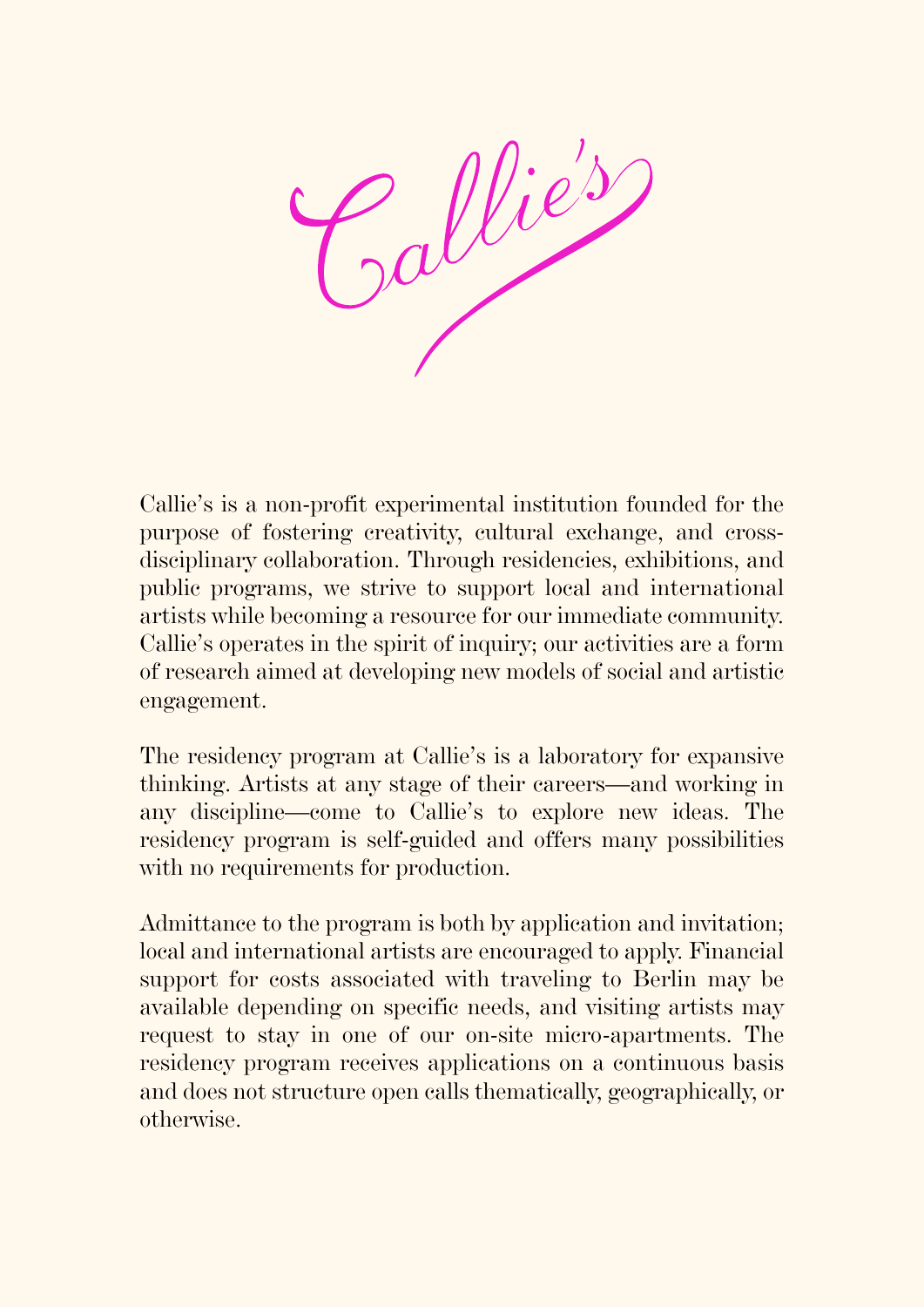Although accomodations at Callie's vary, artists-in-residence are typically given private studios approximately 200m2 in size. On the last page of this application it is also possible to request a residency located in our movement, sound, or writing studios. The movement studio is equipped with a professional-grade sprung floor; The cooperative sound studio is shared and scheduled by a small group of practitioners; "The Writer's Room" is a modest room designed as a space to focus without distraction. All of the spaces benefit from natural light.

When selecting residents, our readers consider:

- How each applicant's work would interact with the breadth of the program
- How the applicants' practices might complement one another
- Whether the application materials are exceptionally compelling

Once at Callie's, each resident's initiative and interests will shape their experience. Staff is available to facilitate with introductions, studio visits, sourcing materials, and navigating the city. Callie's encourages conversation by organizing periodic informal gatherings.

To submit your application, please send the following attachments in a single email to: residency@callies.berlin

- 1. Your portfolio (PDF format)
- 2. Your CV (PDF format)
- 3. This completed application form

If you work in video, movement, sound, writing or any medium that cannot be represented well by photographs, we encourage you to include video links, writing samples, or anything that might be helpful for us when reviewing your application. If your attachments total over 10MB, please use wetransfer.com or a Google drive link to send your materials.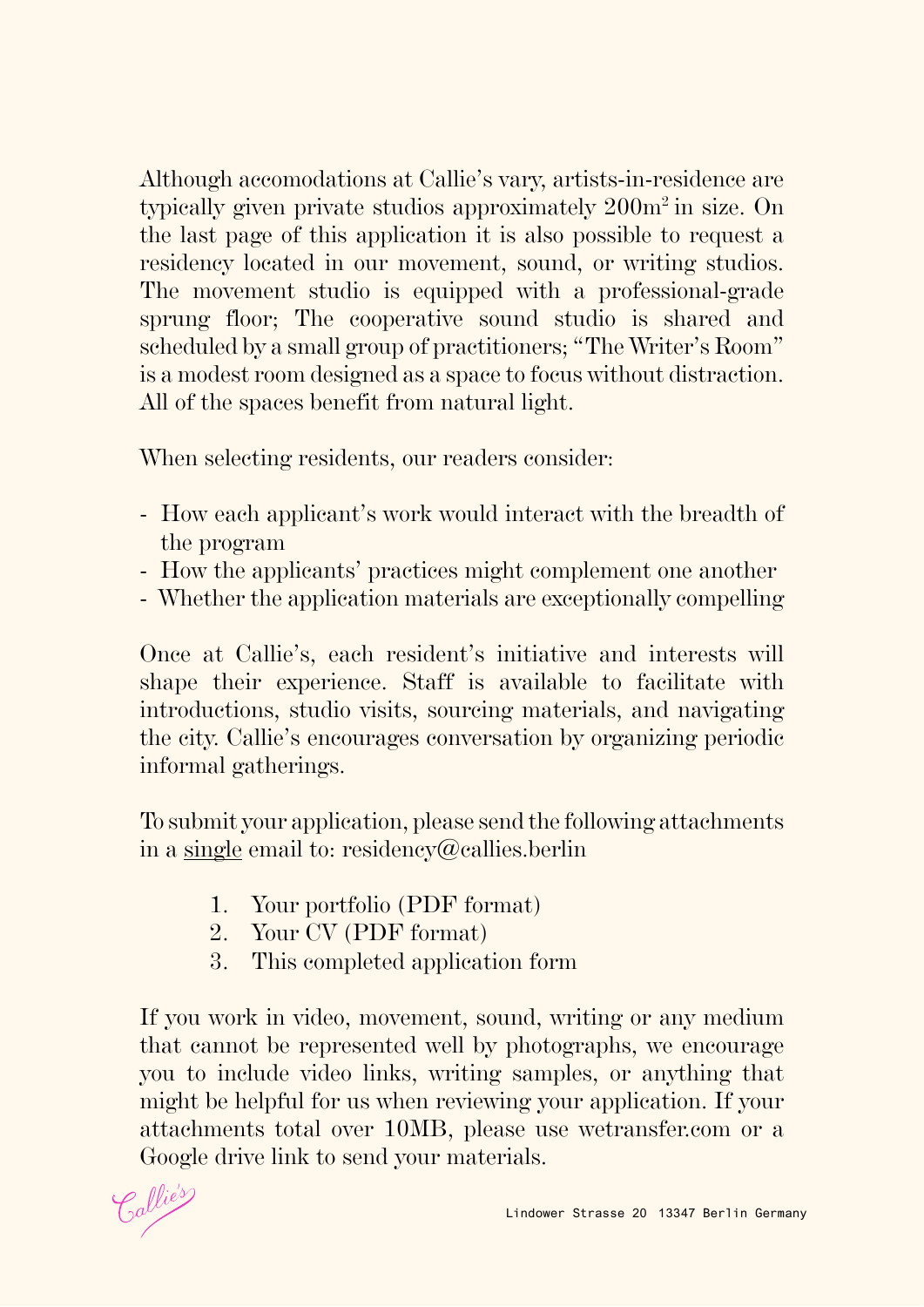## RESIDENCY APPLICATION

| Name:             | Place & date of birth: |
|-------------------|------------------------|
|                   |                        |
| Current address:  | Nationality:           |
| Telephone number: | Email:                 |
|                   |                        |

If you would like to indicate your gender identity or preferred pronouns you are welcome to do so here:

Please tell us something about yourself personally—anything that helps us to know you apart from your artistic practice.

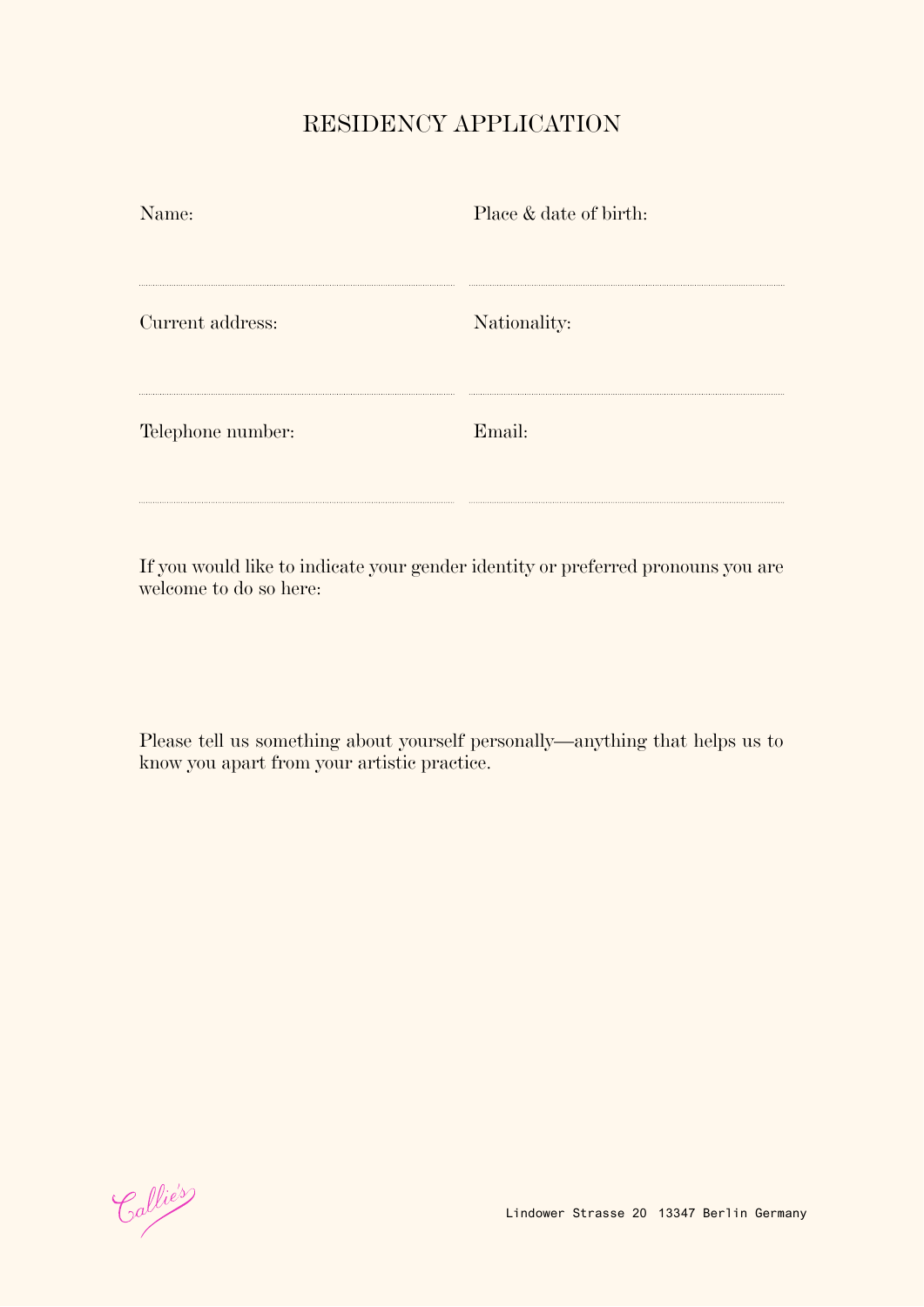Please respond to the following prompts. You may complete them below or in a separate document submitted with your application.

1. Using your past or ongoing projects as examples, please tell us about your interests and how they relate to your artistic practice.

2. Please describe your motivation for applying. We encourage you to answer some of the following questions in your response: Why does a residency at Callie's interest you? How do you think it will enrich you or your work? Are there any ways in which you would like to contribute to the program at Callie's?

Callie's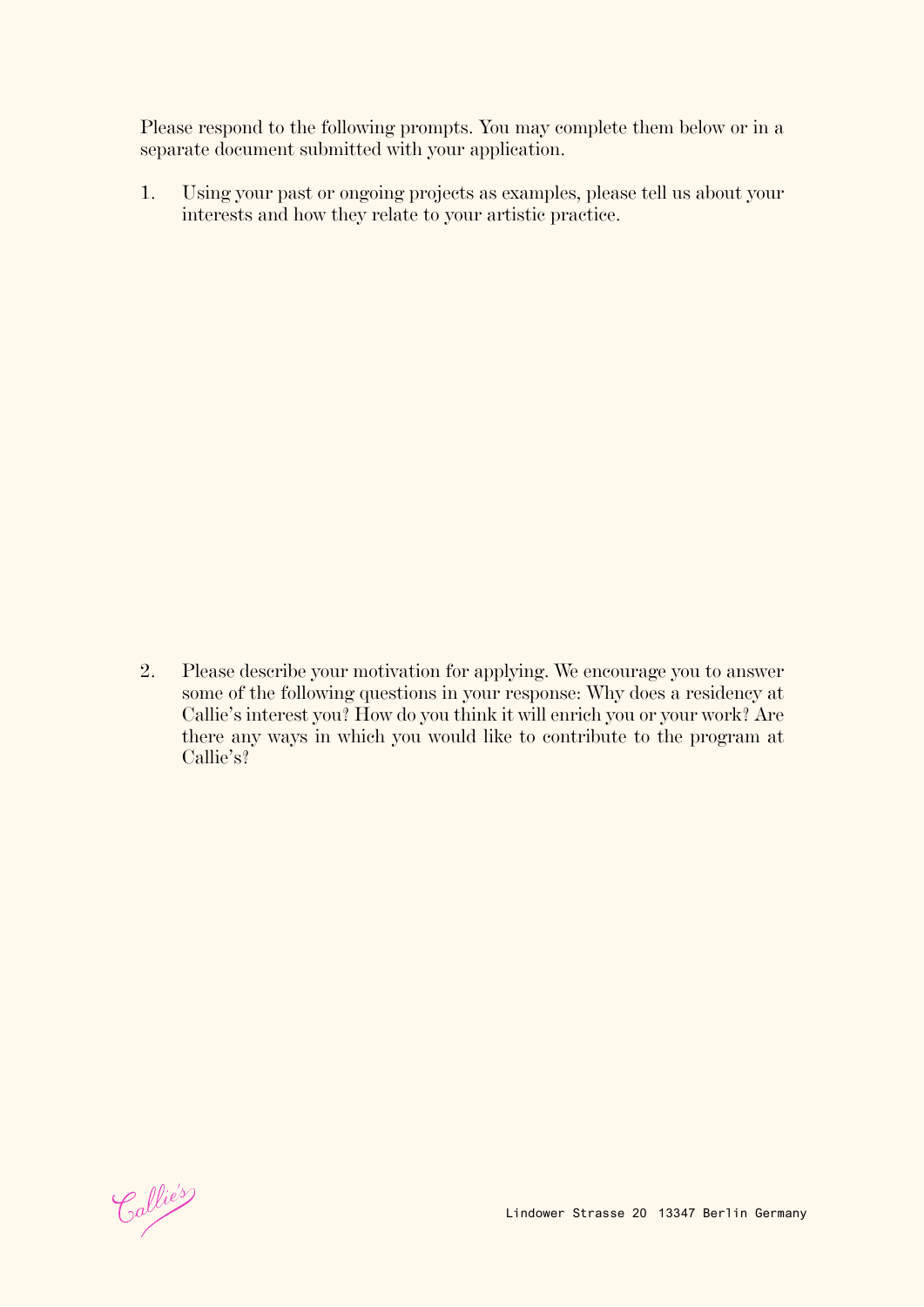3. Please tell us how you would like to spend your time at Callie's. If you have a specific project you would like to work on, describe it here.

4. Are you planning to have others working with you in the space? If so, please list their name(s) and describe the nature of your collaboration.

5. How did you find out about the residency program at Callie's?

6. If you have spent time in Berlin before, please describe the circumstances. If you currently live in Berlin, for how long you have been based here?